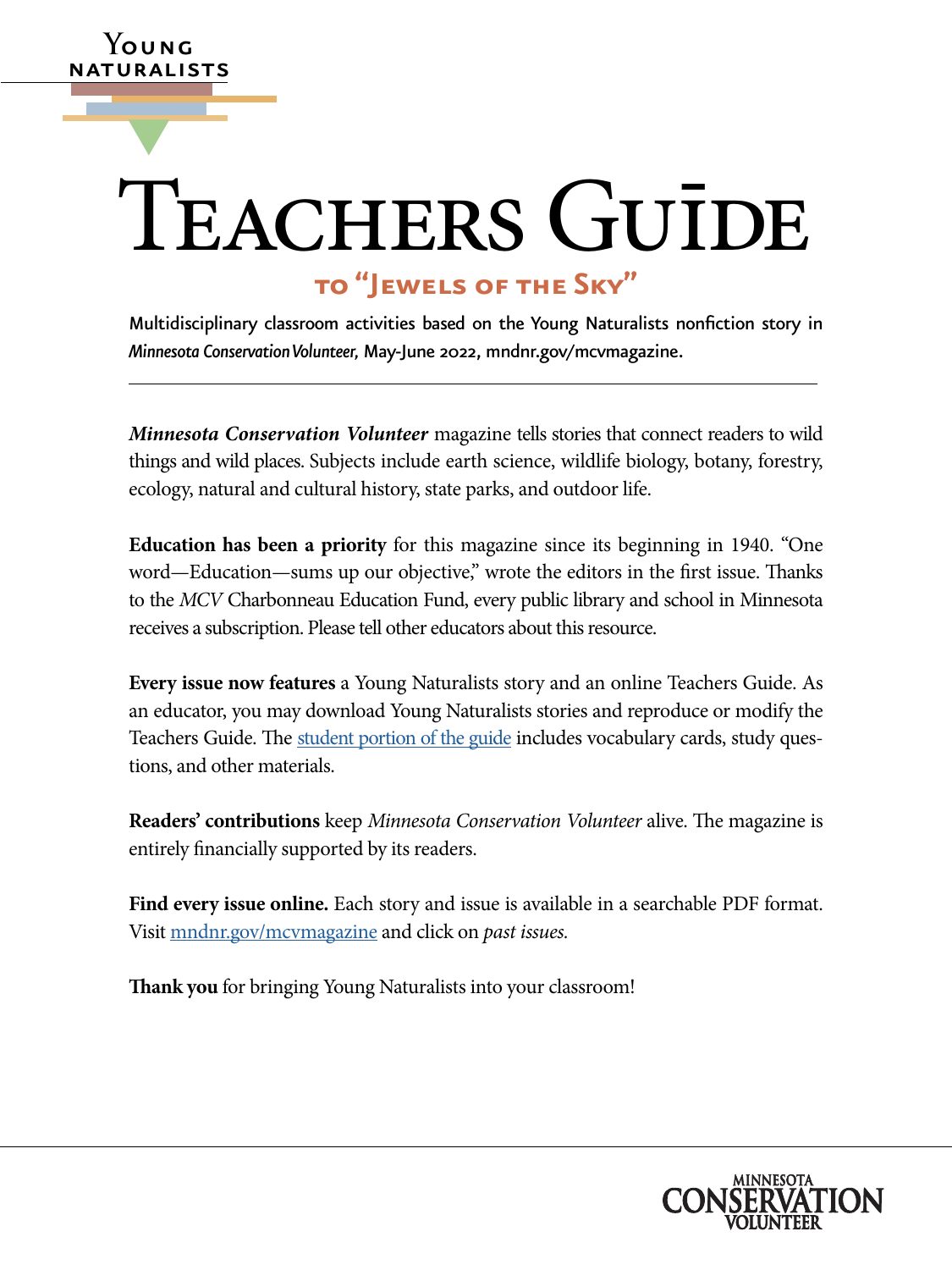# **"Jewels of the Sky"**

Multidisciplinary classroom activities based on the Young Naturalists nonfction story in *Minnesota Conservation Volunteer,* May–June 2022, [mndnr.gov/mcvmagazine](http://www.mndnr.gov/mcvmagazine).



**SUMMARY.** The ruby-throated hummingbird is not only Minnesota's smallest bird, but also among its most remarkable. Take a wonder-flled journey with your students as you learn about this tiny creature's diverse abilities, from using antimicrobial agents in its nest to flying backward.

#### **SUGGESTED READING LEVELS.** Third through middle school grades

**MATERIALS.** KWL organizer; optional resources include dictionaries, video viewing equipment, Internet access art supplies, large map of the Americas, and other print and online resources your media specialist may provide.

**PREPARATION TIME.** 15–30 minutes, not including time for extension activities.

**ESTIMATED INSTRUCTION TIME.** 30–60 minutes, not including extension activities.

**Minnesota academic standards applications.** "Jewels of the Sky" activities described below may be used to support some or all of the following Minnesota Department of Education standards for students in grades 3–8:

**Science (\*coding is based on the 2019 commissioner approved draft of MN Academic Standards in Science) Science and Engineering Practices**  1.Asking questions and defning problems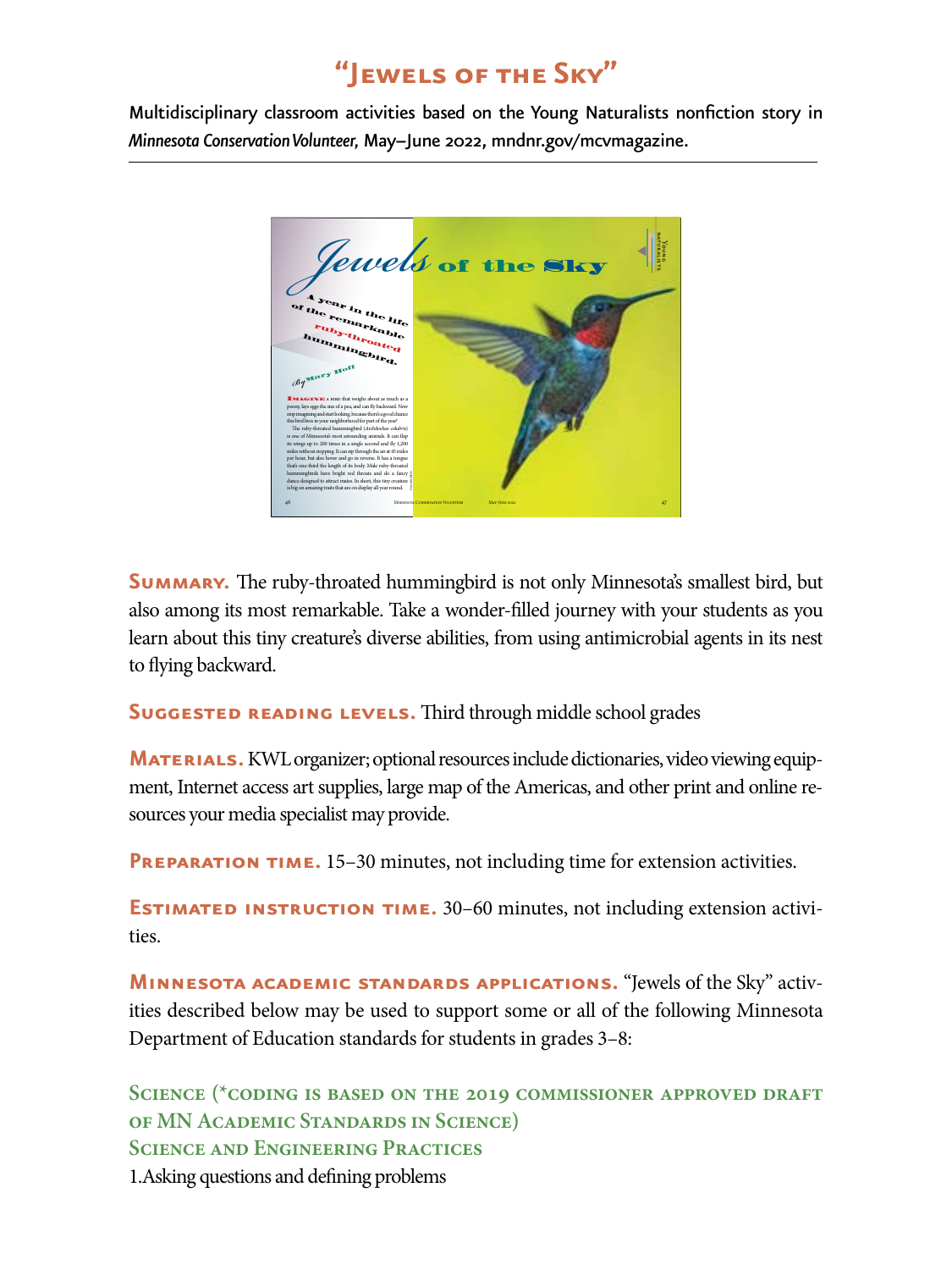- 2. Developing and using models.
- 6. Constructing explanations (for science) and designing solutions (for engineering)
- 8. Obtaining, evaluating, and communicating information

## **Crosscutting concepts**

- 2. Cause and efect
- 6. Structure and function

# **Disciplinary Core Ideas**

Physical Sciences 1: Motion and stability Life Sciences 1: From molecules to organisms: Structures and processes. Engineering, Technology, and the Application of Science 2: Links among Engineering, Technology, Science, and Society.

# **Social Studies**

Citizenship and Government (Benchmarks: 3.1.1.1.1) Geography (Standard 3.3.1.1, 4.3.1.1, 5.3.1.1; Benchmarks 3.3.1.1.1, 3.3.1.1.2, 4.3.1.1.1, 5.3.1.1.1)

# **ENGLISH LANGUAGE ARTS (GRADES 3-8)**

Reading Benchmarks: Informational Text (Grades 3-8) Key Ideas and Details (Benchmarks 3.2.1.1, 3.2.2.2, 4.2.1.1, 4.2.2.2, 5.2.1.1, 5.2.2.2, 6.5.2.2, 7.5.1.1, 8.5.1.1) Craft and Structure (Benchmarks 3.2.4.4, 4.2.4.4, 5.2.4.4; 6.5.4.4, 7.5.4.4, 8.5.4.4) Integration of Knowledge and Ideas (Benchmarks 3.2.7.7, 4.2.7.7, 4.2.9.9, 5.2.7.7, 5.2.9.9)

# **WRITING BENCHMARKS (GRADES 3-8)**

Research to Build and Present Knowledge (Benchmarks 3.6.7.7, 3.6.8.8, 4.6.7.7, 4.6.8.8, 4.6.9.9, 5.6.7.7, 5.6.8.8, 5.6.9.9, 6.7.7.7, 7.7.7.7, 8.7.7.7) **Speaking, Viewing, Listening and Media Literacy** (Grades 3-8) Comprehension and Collaboration Benchmarks 3.8.1.1, 4.8.1.1, 5.8.1.1, 6.9.1.1, 7.9.1.1, 8.9.1.1) LANGUAGE BENCHMARKS GRADES 3-8) Vocabulary Acquisition and Use (3.10.4.4, 4.10.4.4, 5.10.4.4, 6.11.4.4, 6.11.6.6, 7.11.4.4, 7.11.6.6, 8.11.4.4, 8.11.6.6) **READING BENCHMARKS** Literacy in Science and Tecchnical Subjects (Grades 6-8) Key Ideas and Details (Benchmarks 6.13.1.1, 6.13.2.2) Integration of Knowledge and Ideas (6.13.8.8) WRITING BENCHMARKS: LITERACY IN SCIENCE AND TECHNICAL SUBJECTS (**Grades 6-8)** 

Research to Build and Present Knowledge (Benchmark 6.14.7.7)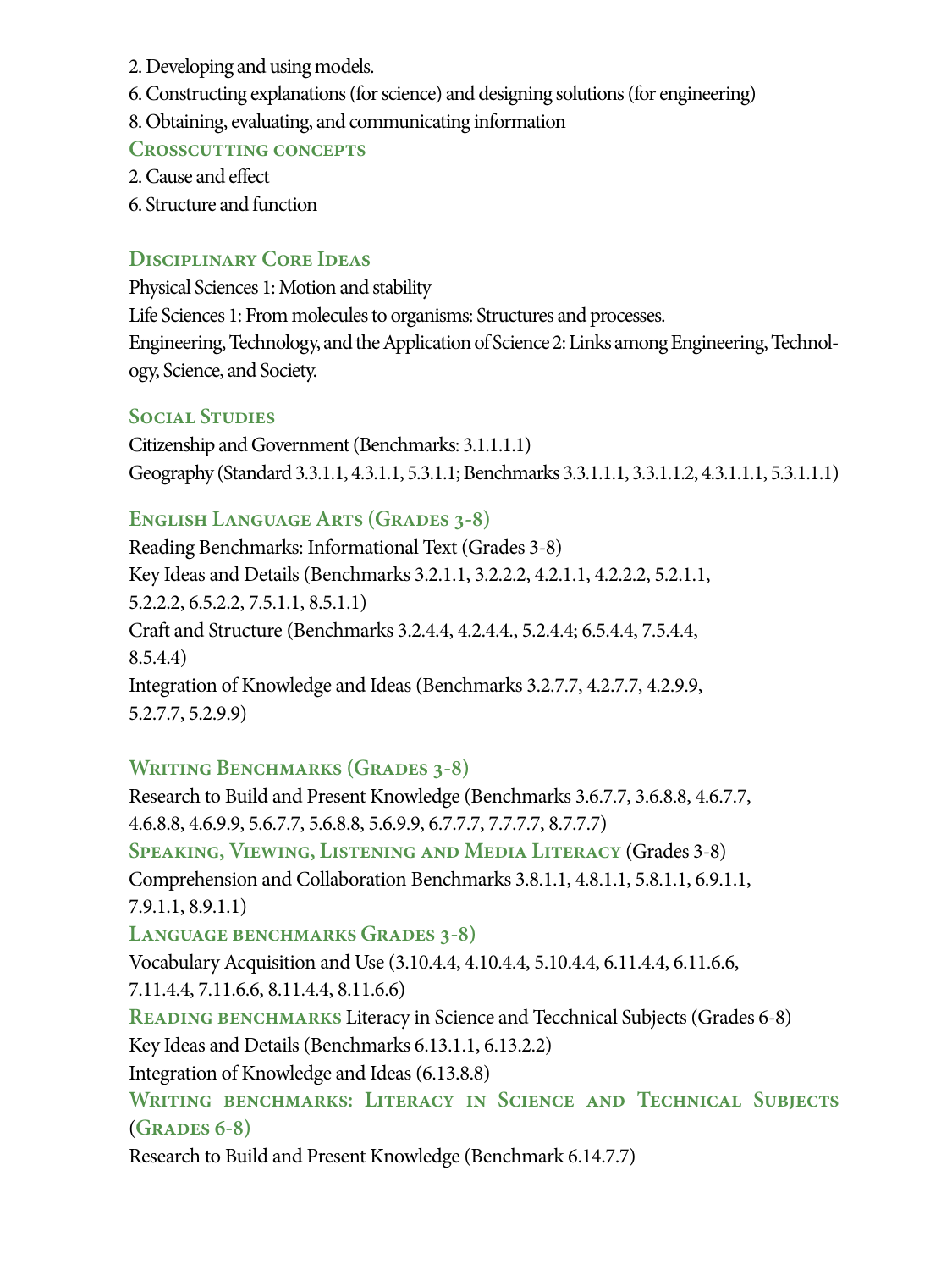For current, complete Minnesota Academic Standards, see [www.education.state.mn.us](https://education.mn.gov/mde/index.html). Teachers who fnd other connections to standards may contact *Minnesota Conservation Volunteer*.

**PREVIEW.** Ask your students if they have ever seen a hummingbird. What do they know about these tiny creatures? Give them a chance to share their thoughts and observations. Then divide them into small groups to do a [KWL activity](http://www.nea.org). Within the groups, have students describe what they know (K) about hummingbirds and what they wonder (W) about them. Give each student a copy of the organizer (see [www.teach-nology.com/web\\_tools/graphic\\_org/kwl\)](http://www.teach-nology.com/web_tools/graphic_org/kwl) and encourage each to make notes during the group discussion. As you read and discuss the article you can compile a list of what they learn (L) while reading the article and related materials and participating in extension activities. If you'd like to try something diferent, you might wish to check out the [THC and KLEW frameworks.](https://beyondpenguins.ehe.osu.edu/issue/learning-from-the-polar-past/updating-the-k-w-l-brings-the-focus-back-to-literacy-evidential-thinking)

**VOCABULARY PREVIEW.** You can find a copy-ready vocabulary list at the end of this guide. Feel free to modify it to ft your needs. Share the words with you students and invite them to guess what they think they mean. Tell them you will be reading a story that will help them understand these words so they can use them in the future! As your students encounter these vocabulary words in the story, you may want to encourage them to infer meaning using context clues, such as other words in the sentence or the story's illustrations. Students also could be encouraged to compare their inferences as to what the words mean with their earlier guesses and with the defnitions from the vocabulary list.

**STUDY QUESTIONS OVERVIEW.** Preview the study questions with your class before you read the article. Then read the story aloud. Complete the study questions in class, in small groups, or as an independent activity, or use them as a quiz.

**ADAPTATIONS.** Read aloud to special needs students. Abbreviate the study questions or focus on items appropriate for the students. Adapt or provide assistance with extension activities as circumstances allow.

**Assessment.** You may use all or part of the study guide, combined with vocabulary, as a quiz. Other assessment ideas include: (1) Ask students to describe what they learned about red-winged blackbirds. See the "learned" list from your KWL activity. (2) Have students write multiple-choice, true-false, or short-answer questions based on the article. Select the best items for a class quiz. (3) Have students create posters, podcasts, or videos to share their new knowledge with others.

**EXTENSION ACTIVITIES.** Extensions are intended for individual students, small groups, or your entire class. Young Naturalists articles provide teachers many opportunities to make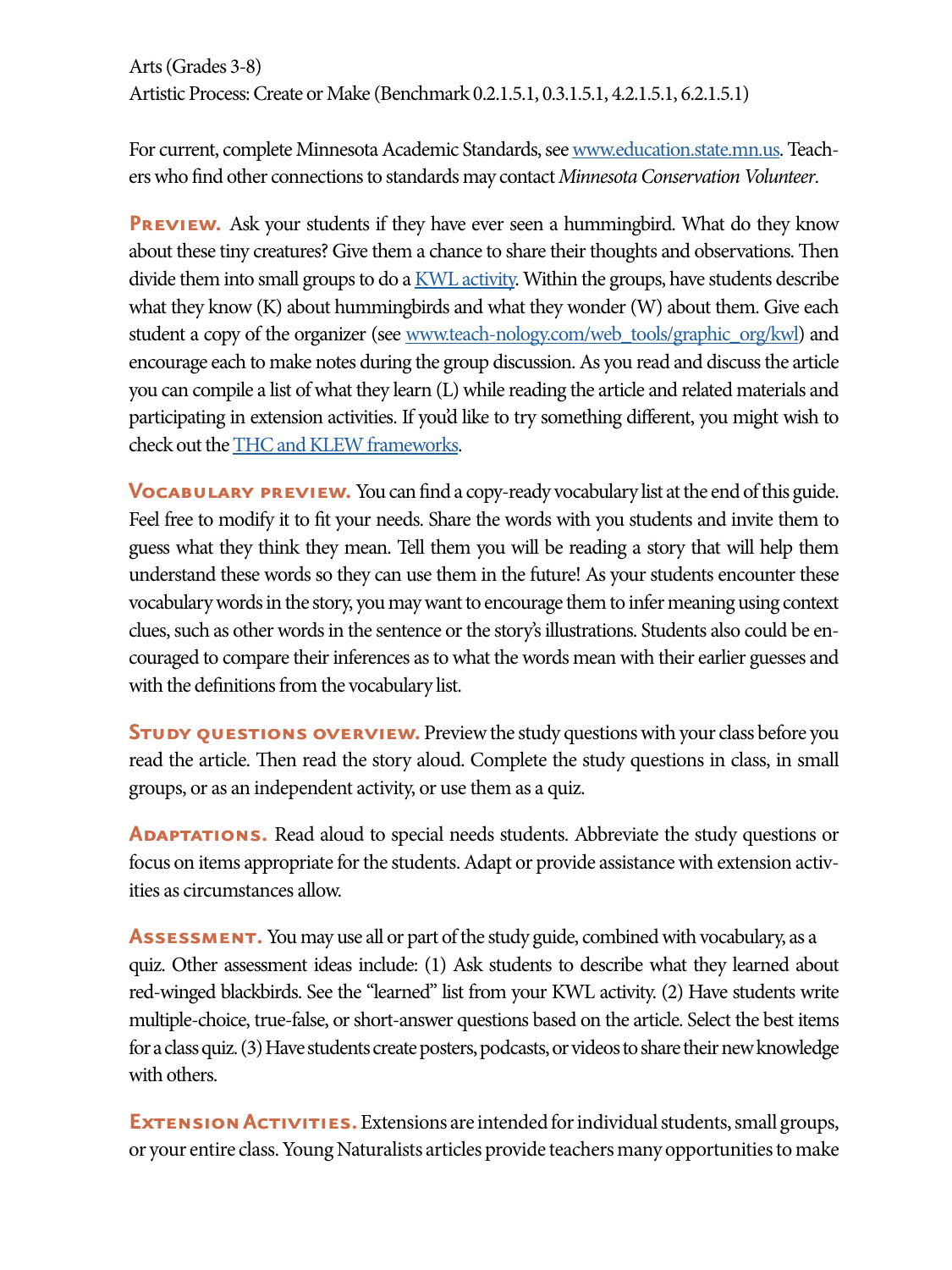connections to related topics, to allow students to follow particular interests, or to focus on specifc academic standards.

1. Hummingbirds unusual in that they can hover and even fy backward. What is it about their approach to fight that makes this possible? Use this hummingbird story as a launchpad for a lesson about bird fight and aeronautics more generally. Explore the "four forces" of fight—lif, weight, thrust, and drag—and how they afect a bird's ability to become airborne and maneuver through three-dimensional space on your own or using a lesson plan such as the Cornell Lab of Ornithology's **Animals in Flight**. Invite older students to design innovative aircraft or build a model based on how nature balances these four forces in birds.

2. Ruby-throated hummingbirds use spider silk to hold their nests together and to the branch they're attached to. And that's not just because that's what they are able to fnd lying around. Both strong and stretchy, spider silk is an amazing natural material. Go on an internet expedition to learn more about spider silk's valuable characteristics. See how many ways you can fnd that humans have used spider silk, as well as ways it has inspired the development of other materials.

3. Locate on a map the countries in which ruby-throated humming birds winter. Then help each student find a pen pal in one of those countries (see [Virtual Pen Pals](https://www.weareteachers.com/virtual-pen-pals/) for suggestions for connecting with classrooms around the world). If you begin this activity in the fall, students might be able to share with their pen pals around observations of the ruby-throated hummingbirds we share, as well as other hummingbirds native to those countries.

4. The story mentions how ornithologists learn about bird migration by putting tiny bands around birds' legs and tracking where they are found. Invite a bird bander into your classroom to describe what they do and how it contributes to avian conservation. Alternatively, check with a nature center near you to learn if they offer opportunities to view bird banders in action.

5. Next spring, participate in Journey North. Share this **humming bird page** with your students to learn more about the northward migration of hummingbirds in real time, share your observations, and monitor the observations of others around the U.S.

6. Read "The Flight of the Hummingbird" with your students (you can find "read aloud" versions on You Tube if your library does not have this picture book). This children's book is from a South American Indigenous story about a courageous hummingbird that attempts to save the forest from a wildfire. The story's illustrations by Haida artist Michael Nicoll Yahgulanaas provide an opportunity for students to explore the cultural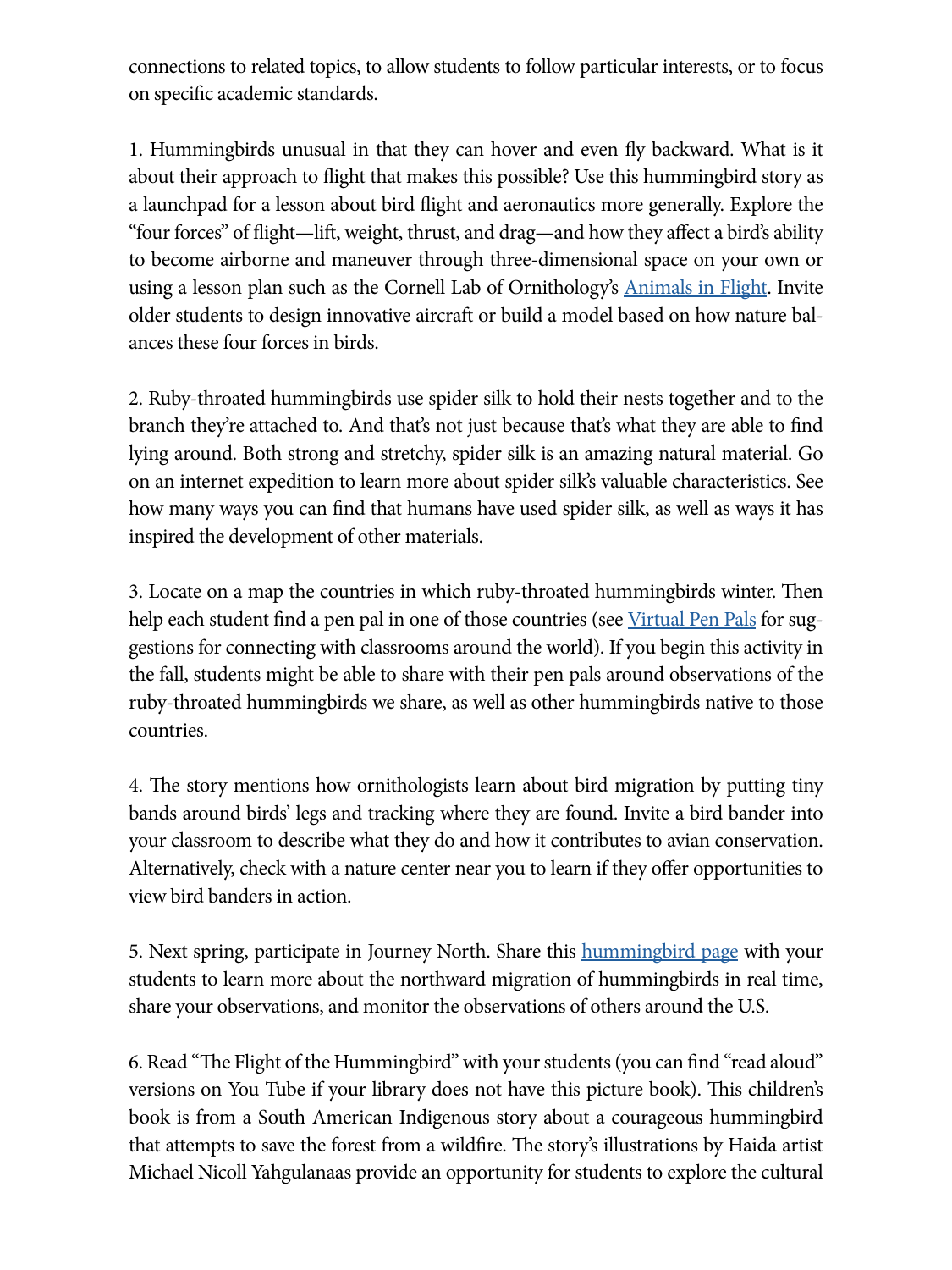history of the hummingbird. Invite students to create their own illustrations that convey the theme of the story, to learn more about the artwork of this artist, or to learn more about the Quechan people of Peru and their relationship to the story and the hummingbird. Older students could be guided in learning about and reflecting on "the story [behind the story](https://www.hummingbird.vancouveropera.ca/story)" as well as the purposes in general for respectfully acknowledging the history of stories of Indigenous peoples. The story's foreword by Nobel Peace Prize winner Wangari Maathai could be used as a jumping of point for discussions and projects that relate to the themes of kindness, compassion, helping, and responsibility.

7. Scientists and engineers often are inspired by nature to design, create, and invent things that advance our lives. For example, scientists have been studying hummingbirds' muscles and bones to see if they can [engineer a drone](https://newsroom.carleton.ca/story/hummingbirds-wings-inspire-technology/) that mimics the agility and maneuverability of a hummingbird in fight. Scientists also have been studying the hummingbird's use of torpor to [guide medical advances](https://www.sungazette.com/news/outdoors/2021/08/hummingbirds-use-of-torpor-is-something-that-scientists-are-studying/) relating to preventing heart and brain damage during surgery or slowing metabolism for space travel to Mars. Have students watch the National Geographic videos listed under the resources or other online videos that showcase the remarkable feats and features of the hummingbird. Encourage students to pick out a feat or feature of interest and brainstorm ways we could learn from it or apply it to solve a present-day need or problem.

8. The story explains that the humming birds colors do not come from pigment but are instead an example of structural color. Structural colors are responsible for many of the brilliant colors we see in nature, from the greens and blues of peacock feathers, the metallic colors of certain beetles, the shimmering colors of some fsh, and even the blue of the sky. Engage students in learning about structural color by comparing acrylic paint and interference acrylic paint using a [lesson](https://www.nisenet.org/catalog/interference-acrylics-painting-structural-color) from the National Informal STEM Education Network.

#### **Web Resources**

**Minnesota DNR General Teacher and Student Resources**  [Minnesota DNR Teachers' Resources](http://www.dnr.state.mn.us/education/teachers/index.html)  [DNR Kids Page](http://www.dnr.state.mn.us/dnrkids/index.html) 

**Related MCV articles**  [Color by Nature \(Young Naturalists](https://files.dnr.state.mn.us/mcvmagazine/young_naturalists/young-naturalists-article/color-in-nature/marapr2015_young_naturalists.pdf)) [How Do Birds Fly? \(Young Naturalists\)](https://files.dnr.state.mn.us/mcvmagazine/young_naturalists/young-naturalists-article/bird_flight/bird_flight.pdf)  The Nature of Feathers (Young Naturalists) [Minnesota Profle: Ruby-throated Hummingbird \(Archilocus colubris\)](https://www.dnr.state.mn.us/mcvmagazine/issues/2020/may-jun/hummingbird.html)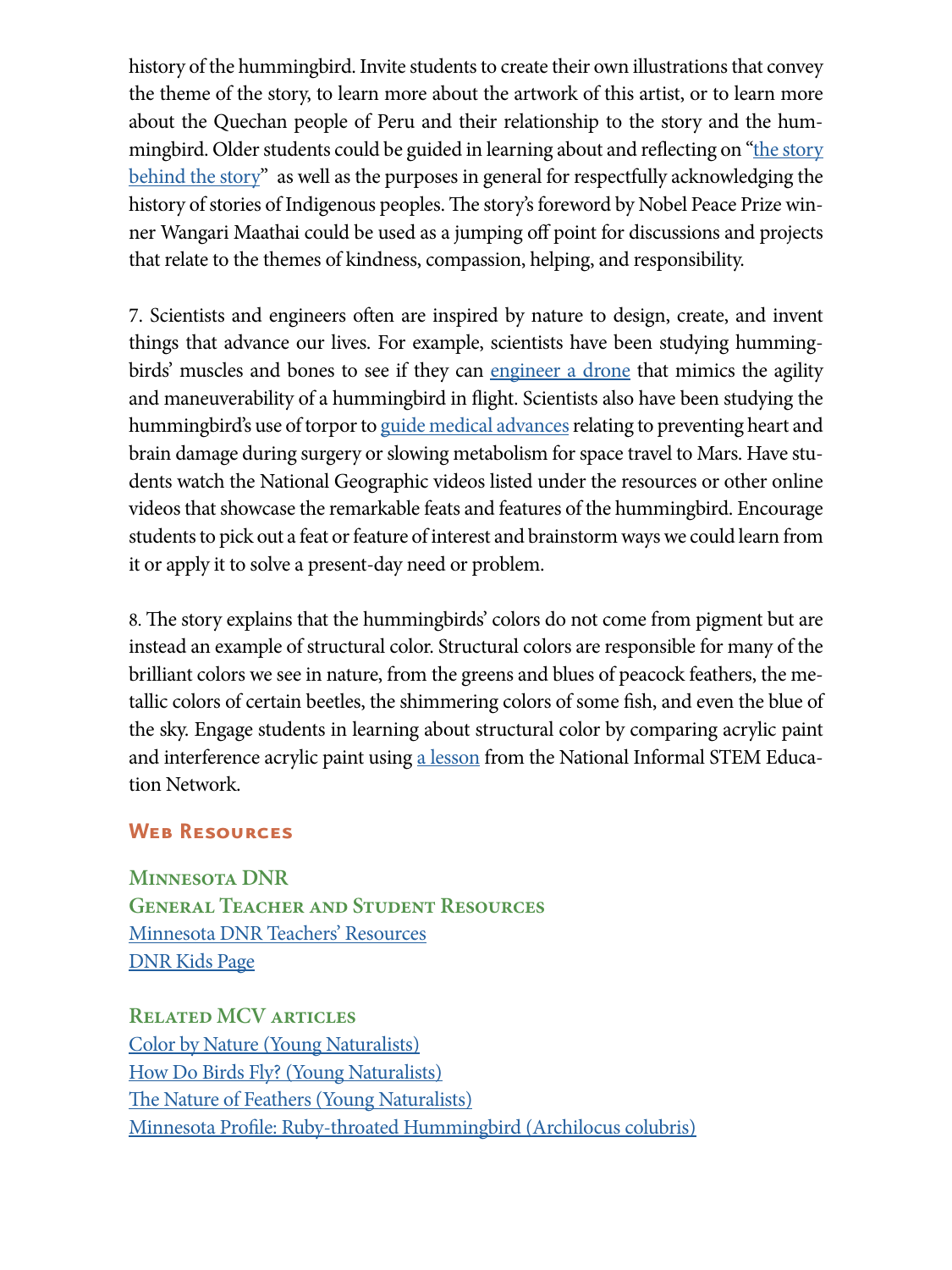#### **Videos**

[See Hummingbirds Fly, Shake, Drink in Amazing Slow Motion | National Geographic](https://www.youtube.com/watch?v=RtUQ_pz5wlo)  [Hummingbirds in Flight \(National Geographic\)](https://www.nationalgeographic.com/photography/graphics/hummingbirds-slow-motion-flight-videos)  [Super Hummingbirds \(PBS\)](https://www.pbs.org/video/nature-super-hummingbirds-full-episode/) [Why do Hummingbirds Hover \(National Geographic\)](https://www.youtube.com/watch?v=LiB6wWm1u44) 

## **Study questions answer key**

1. According to the article, where might a ruby-throated hummingbird spend the winter? **Central America, Mexico, West Indies, southern U.S** 

2. How does a male hummingbird try to attract a female?

a. **by fying back and forth in front of her.** 

- b. by giving her nectar from flowers.
- c. by building a nest for her.

3. Name three things you might fnd in a hummingbird nest. **Answers may vary, but should include some of these: dandelion down, spider web, leaf bud scales, a female hummingbird, eggs, baby hummingbirds.** 

4. Put the following activities in order, starting with the beginning of the calendar year. **Hummingbirds eat lots of food to prepare for migration Hummingbirds start to fy north. Hummingbirds arrive in Minnesota. Hummingbirds mate.**  The female builds a nest. **Baby hummingbirds hatch. The young leave the nest.** The hummingbird drinks nectar from flowers. **Hummingbirds start to fy south.** 

5. Why do a male's red throat feathers sometimes look black? **Because the coloration doesn't come from pigment but from the way the structures that make up the feath**ers bend light. The angle at which you look at the feathers and the angle at which **light hits them afect what color they appear.** 

6. How does attracting hummingbirds help plants?

a. The humming bird eats insects that might otherwise eat the plant.

b. The hummingbird carries the plant's pollen to another plant so it can reproduce.

c. The humming bird's tongue secretes germ-killing substances that help keep the plant healthy.

d. It doesn't help them.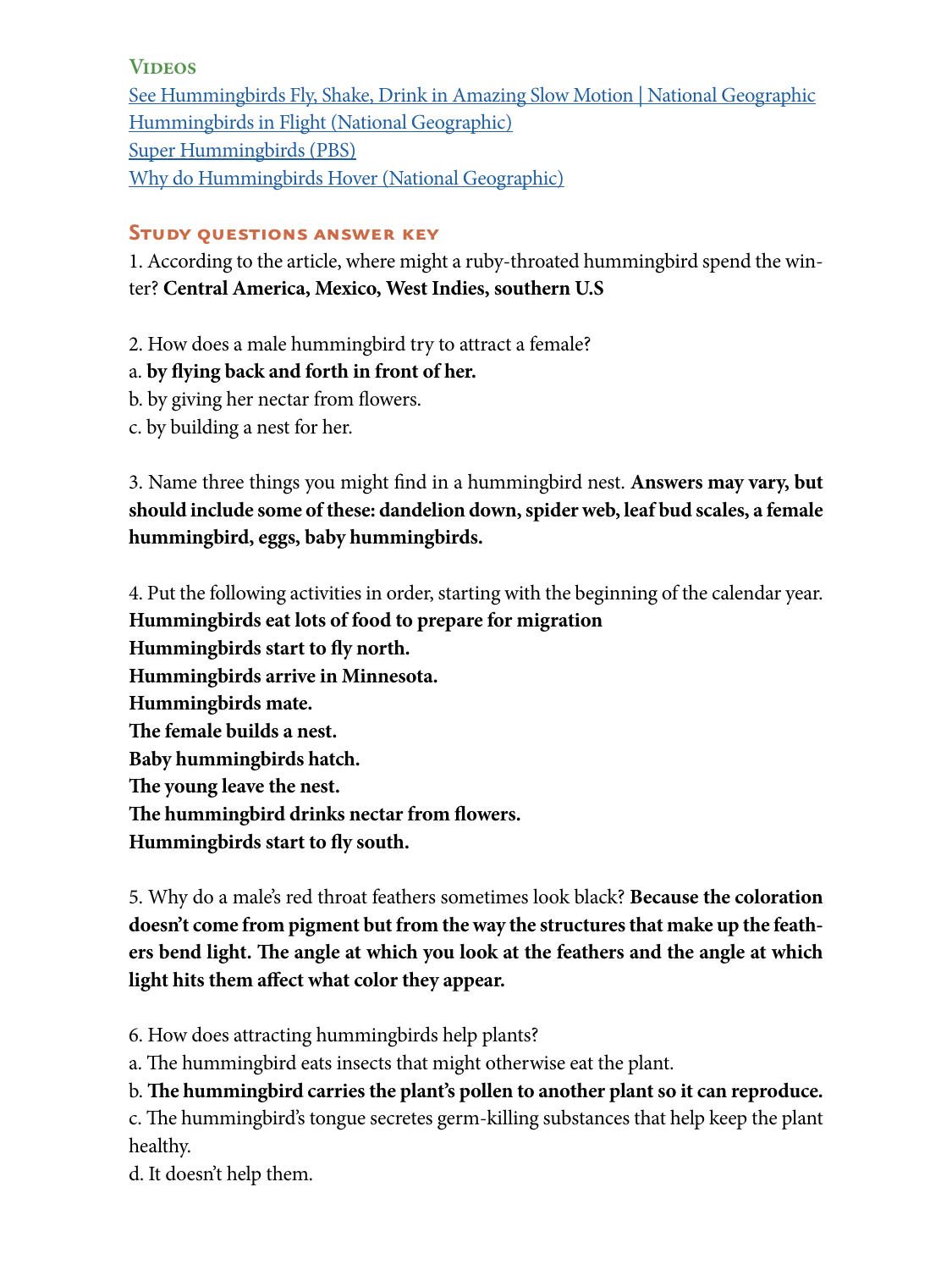7. True or false: a hummingbird sucks nectar from a plant through its tongue like a person sucks a milkshake through a straw. **False. It collects it using bristles and draws it into its mouth.** 

8. Name three animals that eat hummingbirds. **Answers may vary but may include sharp-shinned hawks, kestrels, orioles, kingbirds, cats, dragonfies, frogs.** 

9. Match the amount of time with the activity; Time it takes for a migrating hummingbird to reach its winter home – **two weeks**  Time it takes a hummingbird to fy across the Gulf of Mexico – **up to one day**  Time it takes a hummingbird to fy 45 miles – **one hour**  Time it takes for hummingbird eggs to hatch afer they are laid – **two weeks** 

10. What makes it possible for a hummingbird to fy backwards? **It faps its wings in a fgure eight.** 

11. True or false: Like geese, hummingbirds fy south in V-shaped groups. **False. Hummingbirds migrate singly rather than in focks or groups.** 

Challenge Question: Why might native plants do a better job of attracting hummingbirds than nonnative plants would? **Answers may vary, but should focus on the notion that hummingbirds and native plants have existed together for a long time, so they have had a chance to evolve together (i.e., the plant has had time to evolve color, fower shape, and nectar characteristics that attract hummingbirds, while hummingbirds have had time to evolve physical traits such as the length and shape of their bills)**.

#### **Minnesota comprehensive assessments answer key.**

1. Ruby-throated hummingbird eggs are the size of

- a. **a pencil eraser.**
- b. the period at the end of this sentence.
- c. a chicken egg.
- d. a marble.

2. Based on what you learned in the article, why do you think a hummingbird might fy toward a person 3. How can you tell the diference between aspen bark and birch bark? Birch bark peels off in thin strips, showing a salmon-colored layer underneath.

3. During what season(s) of the year does a hummingbird sip nectar from flowers? **Spring, summer, fall, winter.**